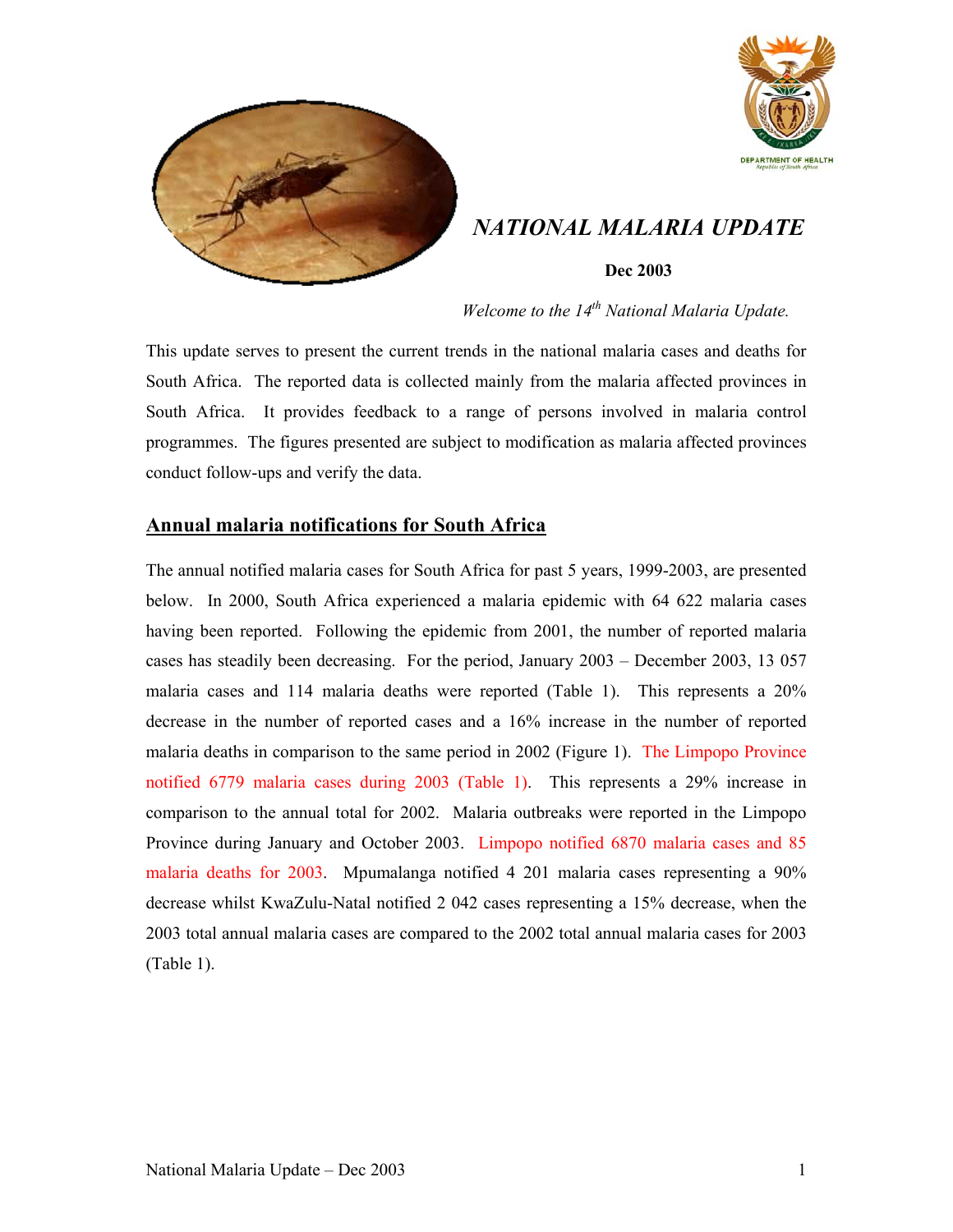

Figure 1: Annual malaria cases and deaths, 1970-2003, South Africa

### **Seasonal malaria notifications for South Africa**

Malaria transmission in South Africa is seasonal and is therefore best presented graphically using seasonal data. The seasonal data (July – June) is outlined below. The malaria season starts in October and ends in May with malaria cases peaking between January to February. This trend is demonstrated in the figure 2 below. The 2002/2003 malaria transmission pattern closely follows that of the two previous seasons except during the month of October. For the past three seasons, an annual decrease in the transmission of malaria cases has occurred. For the 2002/2003 season, 10 989 malaria cases were reported, representing a 72% decrease in comparison to the 2001/2002 season. Several factors may have contributed towards this decrease which include: use of combination drug therapy in two of the three malaria affected areas which reduces gametocyte carriage within the population, use of effective insecticides for indoor residual house spraying, collaborative malaria control efforts with neighbouring countries such as Mozambique and Swaziland and a below average annual rainfall.



Figure 2: Malaria cases by season, by month, South Africa, 1999-2003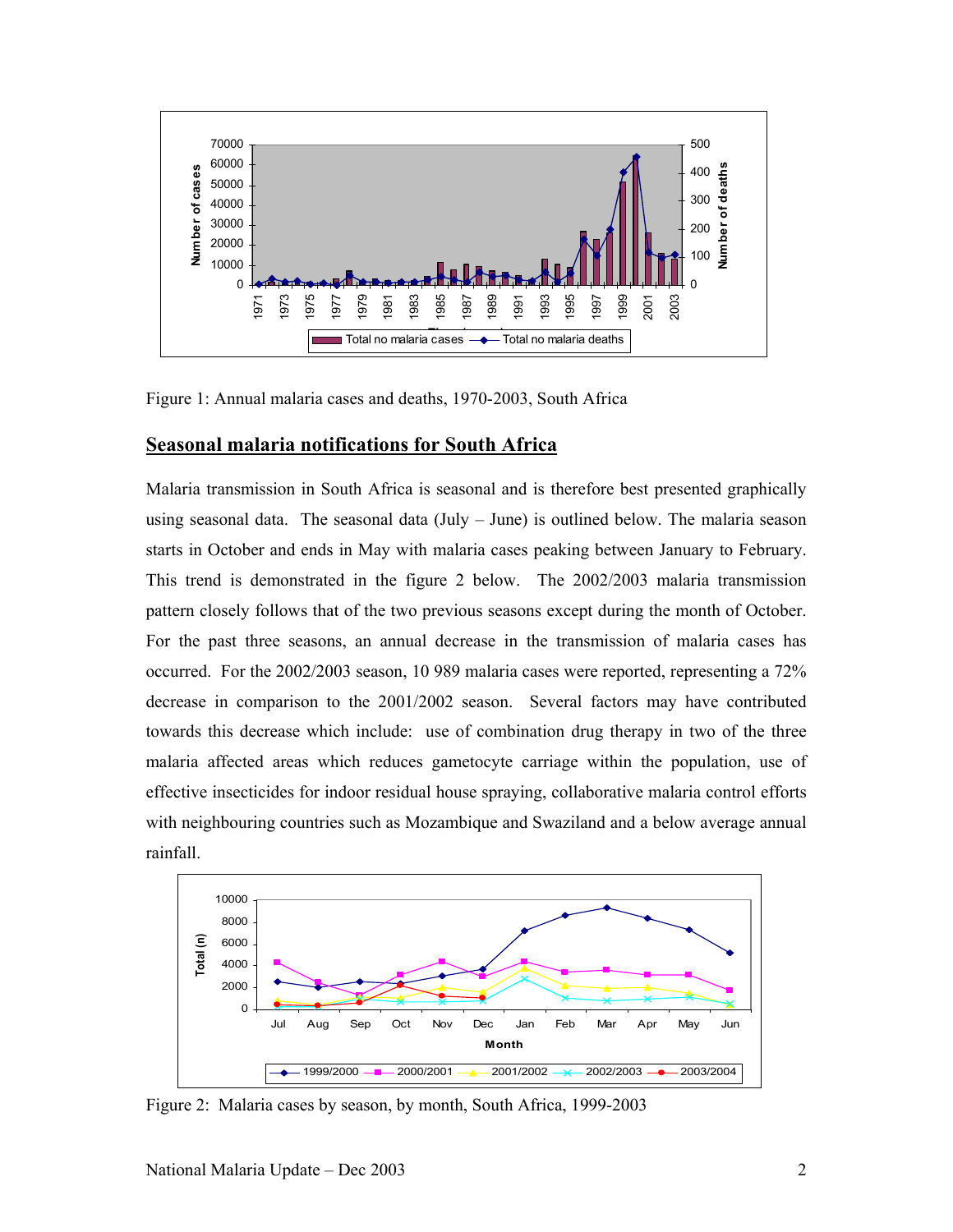#### **Limpopo**

For the period December 2003, 718 malaria cases and 5 malaria deaths were notified. Following the malaria outbreak in October, the notified malaria cases and deaths have been decreasing. Despite the decrease, malaria cases for December 2003 have increased by 33% when compared to same period in 2002. The majority of cases (74%) are notified from the Mopani and Vhembe district municipalities which include: Giyani (89), Malamulele (140), Mutale (163), Thoyoyandou (105) and Lulekani (35). The malaria deaths were reported from Lulekani (1), Mhala (1) and Thoyoyandou (3).



Figure 3: Reported malaria cases as per malaria season, Limpopo, 1999-2004

#### **Mpumalanga**

For the period December 2003, 183 malaria cases and no malaria deaths were reported. A 8% decrease in the number of reported cases occurred in comparison to the same period in 2002. Tonga and Shongwe municipalities together accounted for 93% of the malaria cases notified for July. The remaining cases were reported from the Barbeton (1), Kabokweni (7), Nelspruit (4) and Lydenburg (1) municipalities.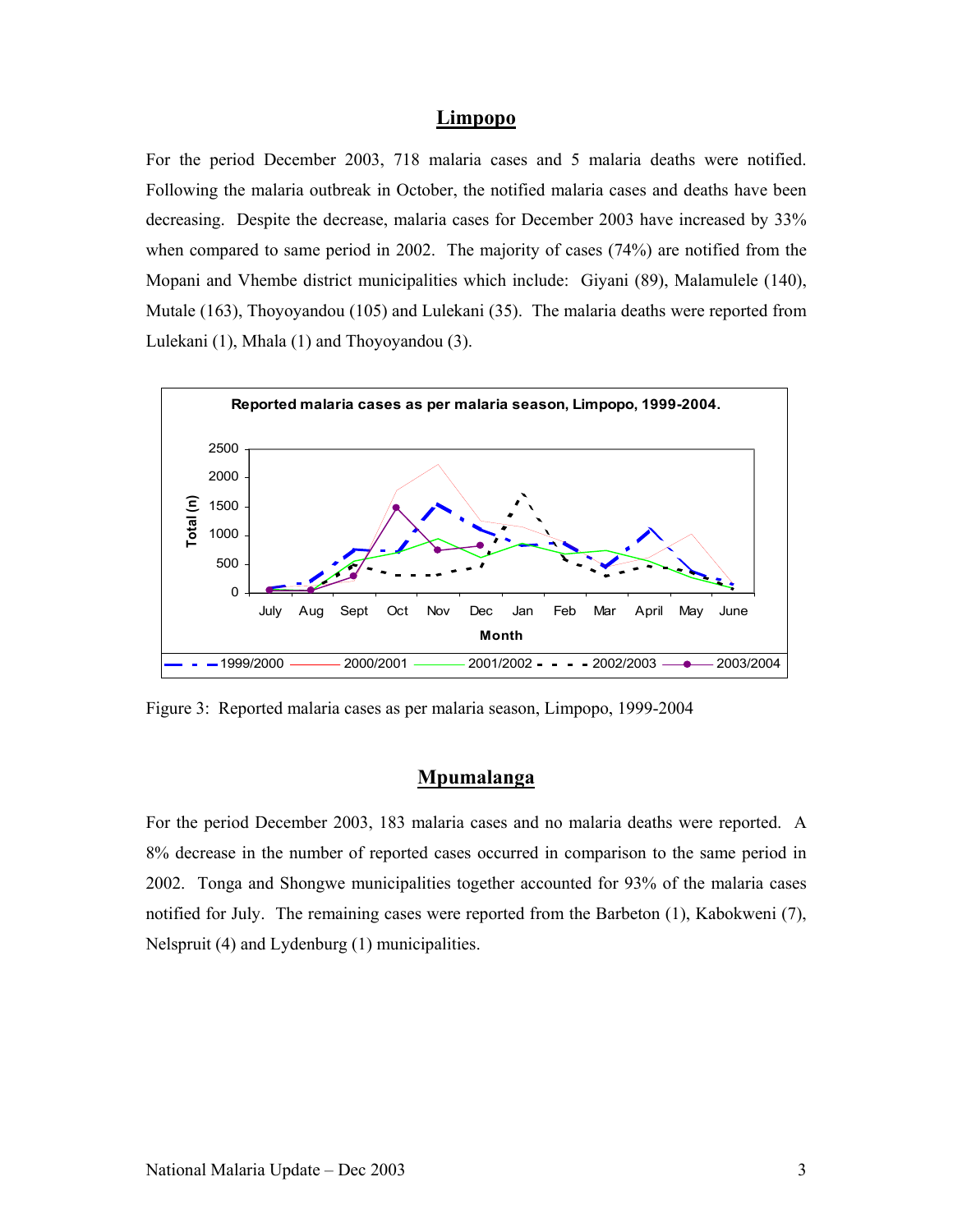

Figure 4: Reported malaria cases as per malaria season, Mpumalanga, 1999-2004

## **KwaZulu-Natal**

For December 2003, 92 malaria cases and two deaths were reported. There has been a 13% decrease in the number of reported cases in comparison to the same period 2002. Ingwavuma notification district accounted for 60% of the malaria cases notified for December. The malaria deaths were notified from Ubombo and Pongola districts.



Figure 5: Reported malaria cases as per malaria season, KwaZulu-Natal, 1999-2004

Compiled by the National Malaria Control Programme, National Department of Health, with the assistance of the Provincial Malaria Control Programme Managers. Please contact Ms Johnson for any enquiries at tel no: (012) 312-0046 or e-mail: johnsc@health.gov.za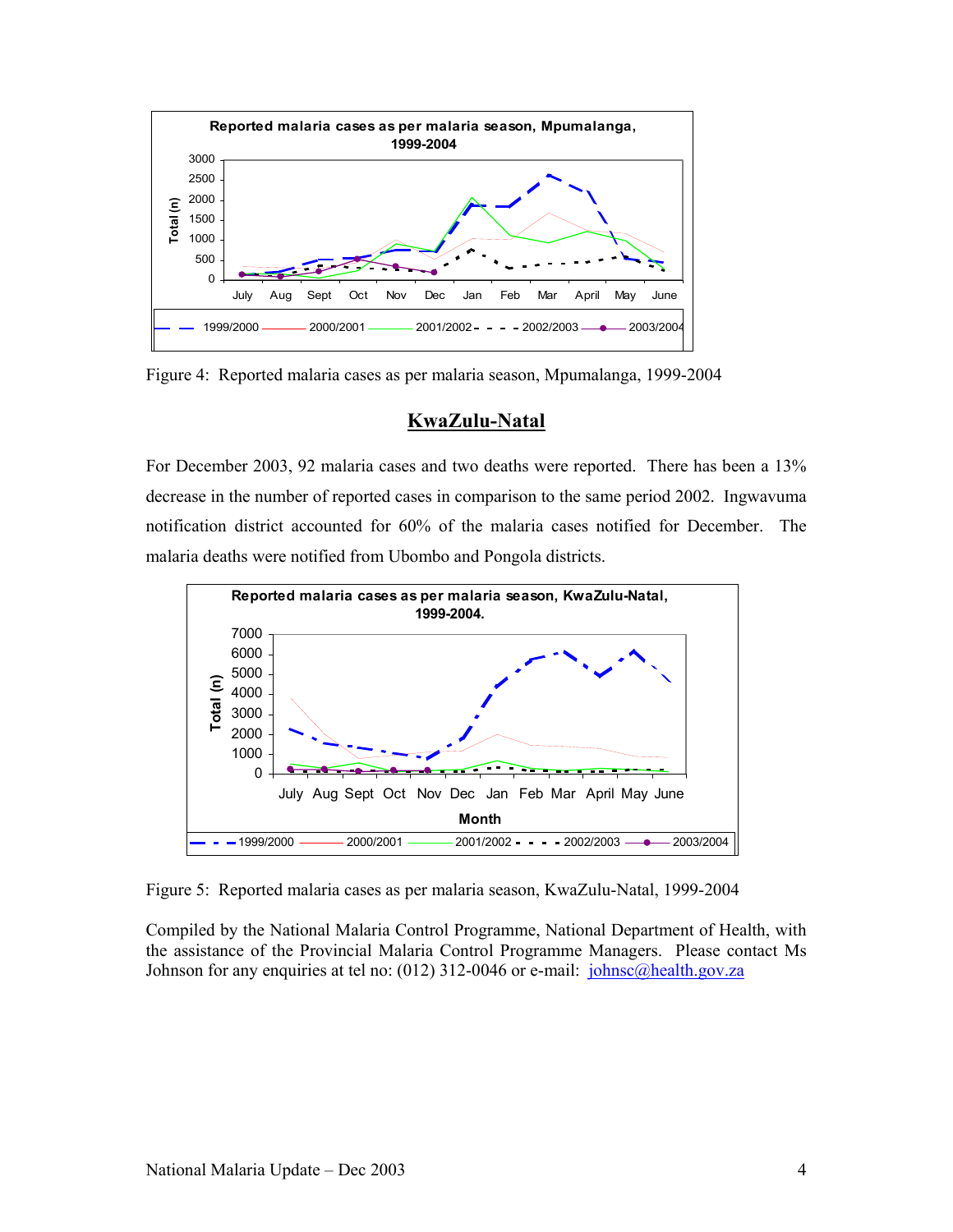|  |  | Table 1: Malaria cases in South Africa, 2000-2003 |
|--|--|---------------------------------------------------|
|  |  |                                                   |

| <b>MALARIA CASES IN SOUTH AFRICA DURING 2000</b> |                  |                 |                  |                |                 |                         |                   |                |                 |                 |      |              |                |                |                  |                 |      |                         |                  |                 |      |                 |                  |   |                 |               |                  |
|--------------------------------------------------|------------------|-----------------|------------------|----------------|-----------------|-------------------------|-------------------|----------------|-----------------|-----------------|------|--------------|----------------|----------------|------------------|-----------------|------|-------------------------|------------------|-----------------|------|-----------------|------------------|---|-----------------|---------------|------------------|
|                                                  |                  |                 |                  |                |                 |                         |                   |                |                 |                 |      |              |                |                |                  |                 |      |                         |                  |                 |      |                 |                  |   |                 |               |                  |
| <b>MONTH</b>                                     | Jan              |                 | Feb              |                | Mar             |                         | Apr               |                | Mav             |                 | Jun  |              | Jul            |                | Aug              |                 | Sep  |                         | Oct              |                 | Nov  |                 | <b>Dec</b>       |   | Total           | <b>Total</b>  | $CF(\%)^*$       |
| <b>PROVINCE</b>                                  | $C^*$            | D*              | $\mathbf{C}$     | D              | C               | D                       | C                 | D              | C               | D               | C    | D            | C.             | D              | C                | D               | C    | D                       | C                | D               | C    | D               | C                | D | Cases           | <b>Deaths</b> |                  |
| Limpopo                                          | 818              | $\overline{2}$  | 888              | $\overline{3}$ | 455             | 12                      | 1085              | $\overline{4}$ | 386             | $\mathbf{1}$    | 147  | $\Omega$     | 96             | 0              | 120              |                 | 207  | $\overline{4}$          | 1786             | 13              | 2241 | $\overline{13}$ | 1258             |   | 15 9487         | 68            | $\overline{0.7}$ |
| Mpumalanga                                       | 1855             | $\overline{15}$ | 1825             | 13             | 2640            | 14                      | 2184              | $\overline{2}$ | 537             | $\mathbf{1}$    | 452  | $\Omega$     | 327            | $\Omega$       | $\overline{322}$ | $\Omega$        | 278  | $\Omega$                | 444              |                 | 998  | $\Omega$        | 528              |   | 0 12390         | 45            | 0.4              |
| KwaZulu-Natal                                    | 4350             | 30              | 5759             | 42             | 6161            | 58                      | 4926              | 64             | 6225            | 41              | 4553 | 21           | 3824           | 14             | 1987             | 19              | 763  | 12                      | 937              | 15              | 1127 | 18              | 1174             |   | 641786          | 340           | 0.8              |
| <b>Rest of SA</b>                                | $\overline{142}$ | $\overline{2}$  | 103              | $\overline{2}$ | 86              | $\Omega$                | 176               |                | 153             | $\Omega$        | 63   | $\Omega$     | 32             | $\Omega$       | 22               | $\mathbf{0}$    | 58   | $\Omega$                | 30               | $\Omega$        | 51   | $\Omega$        | 43               |   | 0 959           | 5             | $\overline{0.5}$ |
| <b>TOTAL</b>                                     | 7165             | 49              | 8575             | 60             | 9342            | 84                      | 8371              | 71             | 7301            | $\overline{43}$ | 5215 | 21           | 4279           | 14             | 2451             | $\overline{20}$ | 1306 | 16                      | 3197             | $\overline{29}$ | 4417 | 31              | 3003             |   | 21 64622        | 458           | 0.7              |
|                                                  |                  |                 |                  |                |                 |                         |                   |                |                 |                 |      |              |                |                |                  |                 |      |                         |                  |                 |      |                 |                  |   |                 |               |                  |
| <b>MALARIA CASES IN SOUTH AFRICA DURING 2001</b> |                  |                 |                  |                |                 |                         |                   |                |                 |                 |      |              |                |                |                  |                 |      |                         |                  |                 |      |                 |                  |   |                 |               |                  |
|                                                  |                  |                 |                  |                |                 |                         |                   |                |                 |                 |      |              |                |                |                  |                 |      |                         |                  |                 |      |                 |                  |   |                 |               |                  |
| <b>MONTH</b>                                     | Jan              |                 | Feb              |                | Mar             |                         | Apr               |                | May             |                 | Jun  |              | Jul            |                | Aug              |                 | Sep  |                         | Oct              |                 | Nov  |                 | <b>Dec</b>       |   | <b>Total</b>    | Total         |                  |
| <b>PROVINCE</b>                                  | C                | D               | C                | D              | C               | D                       | C                 | D              | C               | D               | C    | D            | C              | D              | C                | D               | C    | D                       | C                | D               | C    | D               | C                |   | D Cases         | <b>Deaths</b> |                  |
| Limpopo                                          | 1144             | 8               | 888              | $6 \mid$       | 455             | $\overline{2}$          | 622               | 5              | 1019            | 9               | 168  | 3            | 59             |                | 33               | 0               | 549  | 5                       | 706              | 5               | 948  | $\overline{13}$ | 606              |   | 4 7197          | 61            | 10.8             |
| Mpumalanga                                       | 1039             | $\overline{2}$  | 1017             |                | 1688            | $\Omega$                | 1251              | 3              | 1151            | $\Omega$        | 704  | $\mathbf{0}$ | 164            | $\Omega$       | 143              | $\Omega$        | 40   | $\Omega$                | $\overline{235}$ | $\overline{0}$  | 907  | $\Omega$        | $\overline{722}$ |   | 0 9061          | 6             | 10.1             |
| <b>KwaZulu-Natal</b>                             | 1962             |                 | 1411             |                | 1380            | 4                       | 1245              |                | 864             | 9               | 820  |              | 508            | $\overline{4}$ | $\overline{271}$ | 0               | 536  | $\Omega$                | 106              | 2               | 163  | $\mathbf 0$     | 207              |   | 39473           | 47            | 0.5              |
| <b>Rest of SA</b>                                | 209              |                 | 126              | U              | 101             | $\Omega$                | 54                | 0              | 128             |                 | 35   | 3            | 19             | $\Omega$       | 24               | Ωl              | 29   | 0                       | 14               | $\overline{0}$  | 16   | $\Omega$        | 20               |   | 0 775           | 5             | 0.6              |
| <b>TOTAL</b>                                     | 4354             | $\overline{18}$ | 3442             | 11             | 3624            | 6 <sup>1</sup>          | 3172              | 15             | 3162            | 19              | 1727 | 10           | 750            | $\overline{4}$ | 471              | $\Omega$        | 1154 | 5                       | 1061             |                 | 2034 | $\overline{13}$ | 1555             |   | 7 26506         | 119           | 0.4              |
|                                                  |                  |                 |                  |                |                 |                         |                   |                |                 |                 |      |              |                |                |                  |                 |      |                         |                  |                 |      |                 |                  |   |                 |               |                  |
| MALARIA CASES IN SOUTH AFRICA DURING 2002        |                  |                 |                  |                |                 |                         |                   |                |                 |                 |      |              |                |                |                  |                 |      |                         |                  |                 |      |                 |                  |   |                 |               |                  |
|                                                  |                  |                 |                  |                |                 |                         |                   |                |                 |                 |      |              |                |                |                  |                 |      |                         |                  |                 |      |                 |                  |   |                 |               |                  |
| <b>MONTH</b>                                     | Jan              |                 | Feb              |                | Mar             |                         | Apr               |                | Mav             |                 | Jun  |              | Jul            |                | Aug              |                 | Sep  |                         | Oct              |                 | Nov  |                 | <b>Dec</b>       |   | Total           | Total         | CF               |
| <b>PROVINCE</b>                                  | C                | D               | C                | D              | C               | D                       | C                 | D              | C               | D               | C    | D            | C              | D              | C                | D               | C    | D                       | C                | D               | C    | D               | C                | D | Cases           | <b>Deaths</b> |                  |
| Limpopo                                          | 852              | $6 \mid$        | 676              | 3              | 745             | 8 <sup>1</sup>          | 546               | $\overline{2}$ | 273             | 3               | 75   | $\Omega$     | 41             |                | 46               | $\Omega$        | 495  | 13                      | 310              |                 | 299  | 6               | 478              |   | 4836            | 44            | 0.9              |
| Mpumalanga                                       | 2078             | $\overline{9}$  | 1109             | 4              | 922             | $\overline{\mathbf{A}}$ | $\overline{1222}$ |                | 989             | $\overline{4}$  | 289  | 1            | 126            | $\Omega$       | 102              |                 | 359  | $\Omega$                | $\overline{313}$ |                 | 258  |                 | 198              |   | 2 7965          | 29            | 0.4              |
| KwaZulu-Natal                                    | 638              | 5               | $\overline{273}$ | 6              | 187             | $\Omega$                | 253               |                | 244             | $\overline{2}$  | 107  |              | 93             | $\Omega$       | 105              | 0               | 138  | $\Omega$                | $\overline{96}$  | $\overline{0}$  | 107  |                 | 104              |   | 0 2345          | 16            | 0.7              |
| <b>Rest of SA</b>                                | $\overline{235}$ | 5 <sup>1</sup>  | 136              | $\Omega$       | $\overline{36}$ | $\overline{2}$          | 36                | $\Omega$       | $\overline{12}$ | $\Omega$        | 4    | $\Omega$     | 8              | $\Omega$       | $\overline{2}$   | $\Omega$        |      | $\Omega$                | $\Omega$         | $\overline{0}$  |      | $\Omega$        |                  |   | 0 473           | 7             | 1.5              |
| <b>TOTAL</b>                                     | 3803             | 25              | 2194             | 13             | 1890            | 14                      | 2057              | 5              | 1518            | 9               | 475  | 2            | 268            |                | 255              |                 | 994  | 13                      | 719              | $\overline{2}$  | 665  | 8               | 781              |   | 3 15619         | 96            | 0.6              |
|                                                  |                  |                 |                  |                |                 |                         |                   |                |                 |                 |      |              |                |                |                  |                 |      |                         |                  |                 |      |                 |                  |   |                 |               |                  |
| <b>MALARIA CASES IN SOUTH AFRICA DURING 2003</b> |                  |                 |                  |                |                 |                         |                   |                |                 |                 |      |              |                |                |                  |                 |      |                         |                  |                 |      |                 |                  |   |                 |               |                  |
|                                                  |                  |                 |                  |                |                 |                         |                   |                |                 |                 |      |              |                |                |                  |                 |      |                         |                  |                 |      |                 |                  |   |                 |               |                  |
| <b>MONTH</b>                                     | Jan              |                 | Feb              |                | Mar             |                         | Apr               |                | May             |                 | Jun  |              | Jul            |                | Aug              |                 | Sep  |                         | Oct              |                 | Nov  |                 | <b>Dec</b>       |   | <b>Total</b>    | <b>Total</b>  | <b>CF</b>        |
| <b>PROVINCE</b>                                  | C                | D               | C                | D              | C               | D                       | C                 | D              | C               | D               | C    | D            | C.             | D              | C.               | D               | C    | D                       | C                | D               | C    | D               | C                | D | Cases           | Deaths        |                  |
| Limpopo                                          | 1685             | $\overline{23}$ | 604              | 8 <sup>1</sup> | 279             |                         | 462               |                | 367             | $\overline{2}$  | 69   | $\Omega$     | 45             | $\mathbf{0}$   | 36               | $\Omega$        | 294  | $\overline{\mathbf{1}}$ | 1473             | 33              | 735  | 10              | 821              |   | 6 6870          | 85            | 1.2              |
| Mpumalanga                                       | 777              |                 | 294              | 0              | 418             | $\overline{2}$          | 437               | 3              | 596             | $\overline{2}$  | 220  | 0            | 127            | $\Omega$       | $\overline{70}$  | 0               | 208  | $\overline{2}$          | 527              | 8               | 344  | 5               | 183              |   | 0 4201          | 23            | 0.5              |
| <b>KwaZulu-Natal</b>                             | 322              | $\Omega$        | 154              | $\Omega$       | 94              |                         | 95                | $\mathbf{0}$   | 196             | $\Omega$        | 205  | $\mathbf 0$  | 225            | $\Omega$       | 226              | $\Omega$        | 122  | $\Omega$                | 164              | $\Omega$        | 147  | $\Omega$        | 92               |   | 2 2042          | 3             | 0.1              |
| <b>Rest of SA</b>                                | 10               | $\overline{0}$  | 16               | $\Omega$       | $\overline{2}$  | $\Omega$                | $\Delta$          | $\Omega$       | $\Omega$        | $\Omega$        |      | $\Omega$     | $\overline{c}$ | $\Omega$       |                  |                 |      |                         |                  |                 |      |                 |                  |   | $\overline{35}$ | $\mathbf{0}$  | N/A              |
| <b>TOTAL</b>                                     | 2794             | 24              | 1068             | 8              | 793             | $\overline{4}$          | 998               | $\overline{4}$ | 1159            | $\overline{4}$  | 495  | $\mathbf{0}$ | 399            | $\Omega$       | 332              | $\Omega$        | 624  | 3                       | 2164             | 41              | 1226 | 15              | 1096             |   | 8 13148         | 111           | 0.9              |
|                                                  |                  |                 |                  |                |                 |                         |                   |                |                 |                 |      |              |                |                |                  |                 |      |                         |                  |                 |      |                 |                  |   |                 |               |                  |
| <b>CASES ** DEATHS *** CASE FATALITY</b>         |                  |                 |                  |                |                 |                         |                   |                |                 |                 |      |              |                |                |                  |                 |      |                         |                  |                 |      |                 |                  |   |                 |               |                  |
| <b>SOURCE: DEPARTMENT OF HEALTH</b>              |                  |                 |                  |                |                 |                         |                   |                |                 |                 |      |              |                |                |                  |                 |      |                         |                  |                 |      |                 |                  |   |                 |               |                  |